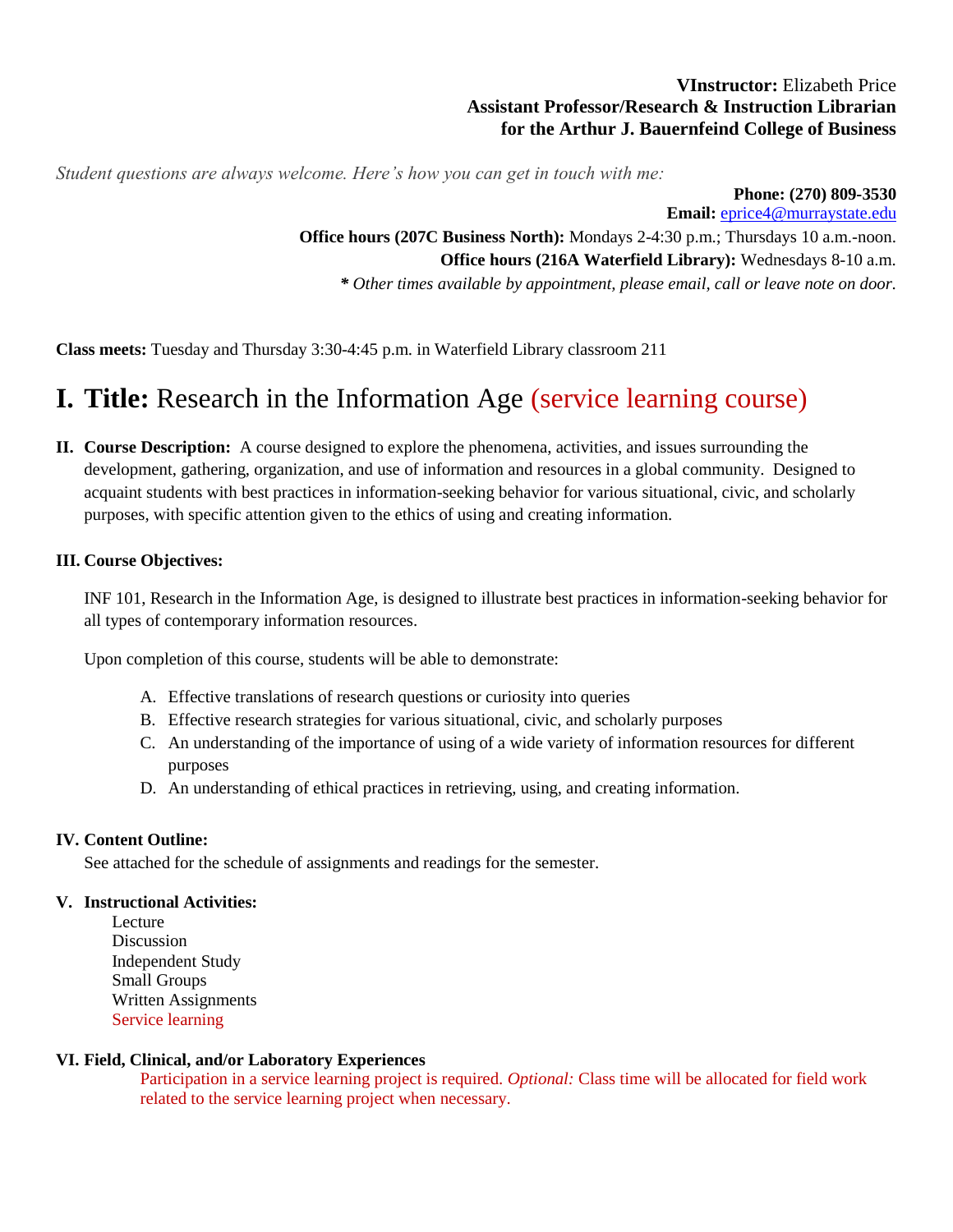#### **VII. Text(s) and Resources:**

*Textbook:* Various readings and videos will be supplied via Canvas. There is no textbook to purchase for this course.

*Resources:* MSU Library System, Canvas (alternative to Blackboard), and access to the Internet, a Murray State email account and access to Google Drive; and a 1- or 2- inch three-ring binder with tabs your final Paper Trail project.

This is a computer and internet heavy course. If you will have difficulty accessing a computer or using the programs and resources needed for the course, contact the professor as soon as possible.

#### **VIII. Grading Procedures:**

The final grade for the semester will be determined by the following elements:

| Assignments (in-class and out-of-class)                  | 50 percent |
|----------------------------------------------------------|------------|
| (Including journal entries, blog entries, presentations, |            |
| group work, writing exercises, research tasks)           |            |
| Paper Trail project                                      | 20 percent |
| Attendance/participation                                 | 15 percent |
| Quizzes and Final exam (reading/concepts)                | 15 percent |

#### **IX. Attendance Policy:**

Attendance will be taken and your grade will be affected by your regular attendance and punctuality. Missing class disrupts scheduled group activities and makes it difficult to keep up with class work. Students who are absent are responsible for checking Canvas for missed assignments. Note that completing missed assignments is not a substitute for class attendance. It is not always possible to make up work that was done in class while you were absent.

You will fail the course if you miss four or more classes. However, those who prioritize attendance will be rewarded:

- Students with **zero** unexcused absences will have 3% added to their final grade.
- Students with **one** unexcused absence will have 2% added to their final grade.
- Students with **two** unexcused absences will have 1% added to their final grade.

# **Tardiness Policy**

The door to the classroom will be shut at the start of each class, and it will not be reopened for late students.

# **Make-up Exams and Late Assignments**

Students may make up exams if they have given prior notice to the instructor a week before the exam. Only illness with a doctor's note or school activities with a note from the instructor or coach will be allowed. Make up exams will be scheduled at the instructor's convenience. Students should turn in their assignments on the specified due date, but they may turn in assignments up to a week late with a letter grade docked from the total. Late assignments will NOT be accepted after one week.

# **X. Academic Honesty Policy:**

Murray State University takes seriously its moral and educational obligation to maintain high standards of academic honesty and ethical behavior. Instructors are expected to evaluate students' academic achievements accurately, as well as ascertain that work submitted by students is authentic and the result of their own efforts, and consistent with established academic standards. Students are obligated to respect and abide by the basic standards of personal and professional integrity.

#### **Violations of Academic Honesty include:**

**Cheating** - Intentionally using or attempting to use unauthorized information such as books, notes, study aids, or other electronic, online, or digital devices in any academic exercise; as well as unauthorized communication of information by any means to or from others during any academic exercise.

**Fabrication and Falsification** - Intentional alteration or invention of any information or citation in an academic exercise. Falsification involves changing information whereas fabrication involves inventing or counterfeiting information.